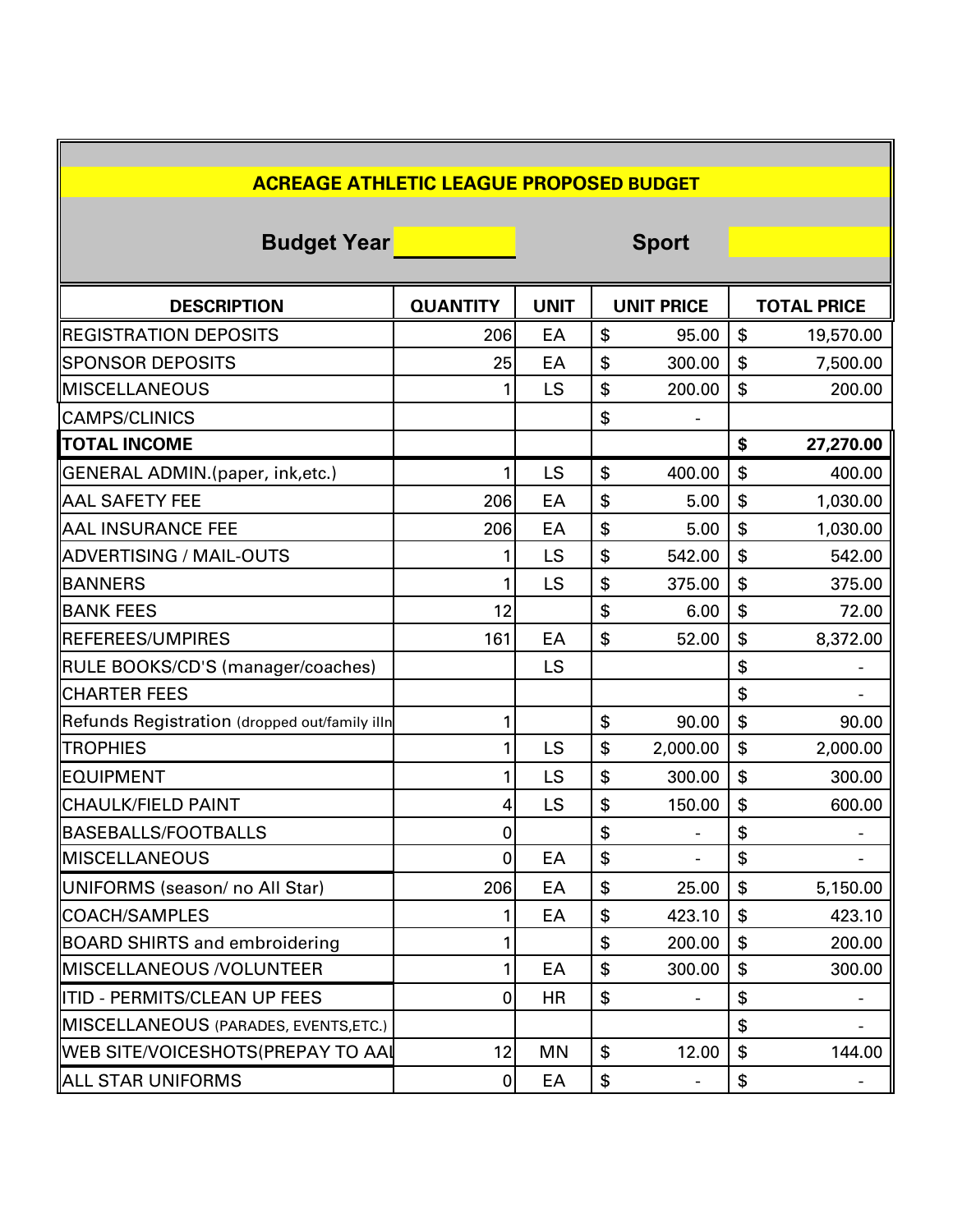| 6 862 00  |
|-----------|
|           |
| 30,088.10 |
|           |
| 1,500.00  |
| 6,000.00  |
| 300.00    |
| 500.00    |
|           |
| 760.00    |
|           |

| <b>Balance estimated for end of season</b> | 2013 |    | 4,043.90  |
|--------------------------------------------|------|----|-----------|
| Total Expenses (estimated)                 |      | ۰D | 30,088.10 |
| Total Income (estimated)                   |      |    | 27,270.00 |
| <b>ROLLOVER FROM YEAR</b>                  | 2012 |    | 6,862.00  |

**Year to Date Balance**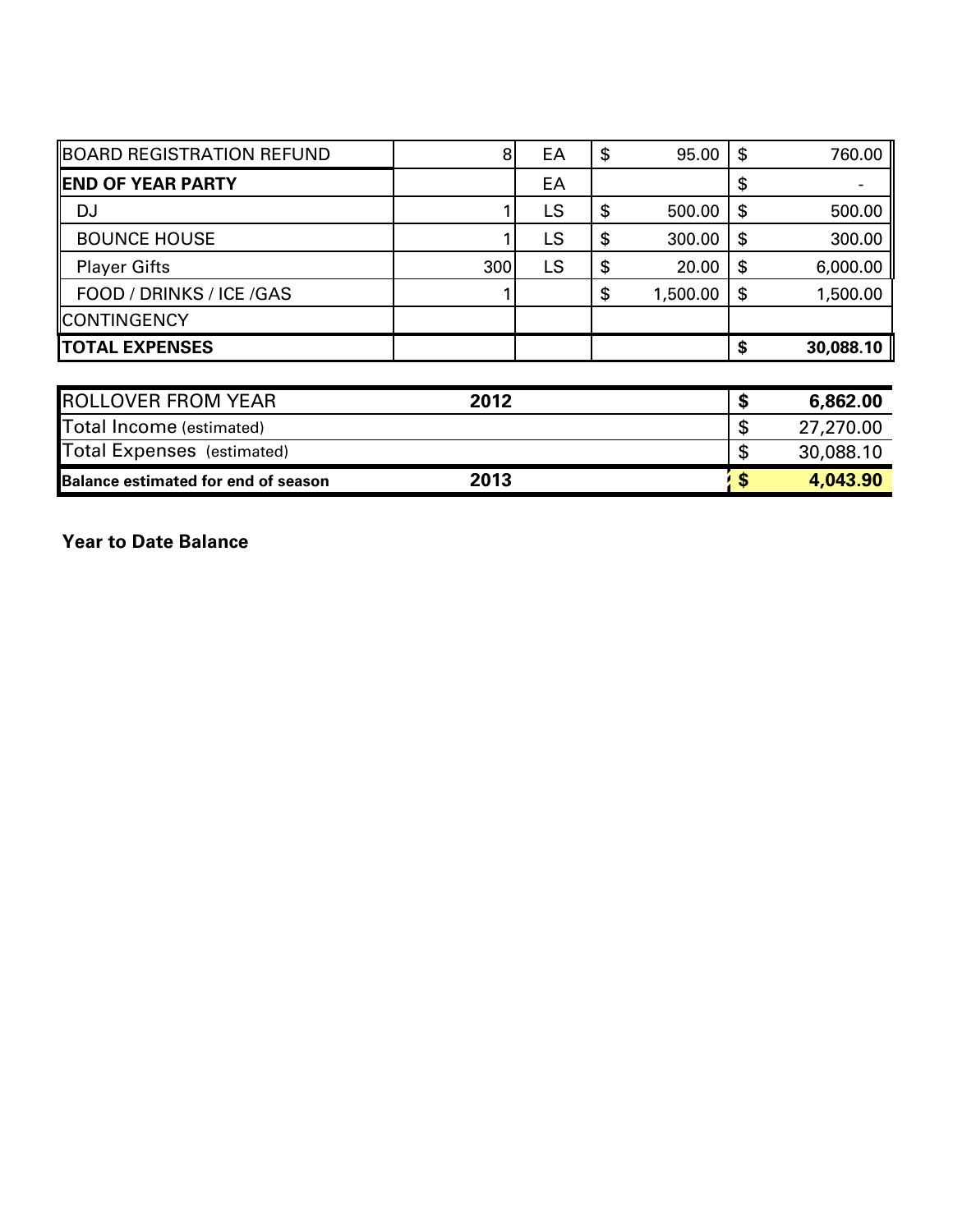| <b>DATE</b>   |
|---------------|
|               |
|               |
|               |
|               |
| <b>ACTUAL</b> |
| \$19,635.00   |
| \$7,500.00    |
| \$200.00      |
|               |
| \$27,335.00   |
| \$329.39      |
| \$1,025.00    |
| \$1,025.00    |
| \$542.00      |
| \$375.00      |
| \$169.18      |
| \$9,240.00    |
|               |
| \$270.00      |
| \$1,910.00    |
| \$318.75      |
| \$600.00      |
| \$0.00        |
| \$0.00        |
| \$5,114.40    |
| \$574.55      |
|               |
| \$0.00        |
| \$0.00        |
| \$144.00      |
|               |
| \$0.00        |